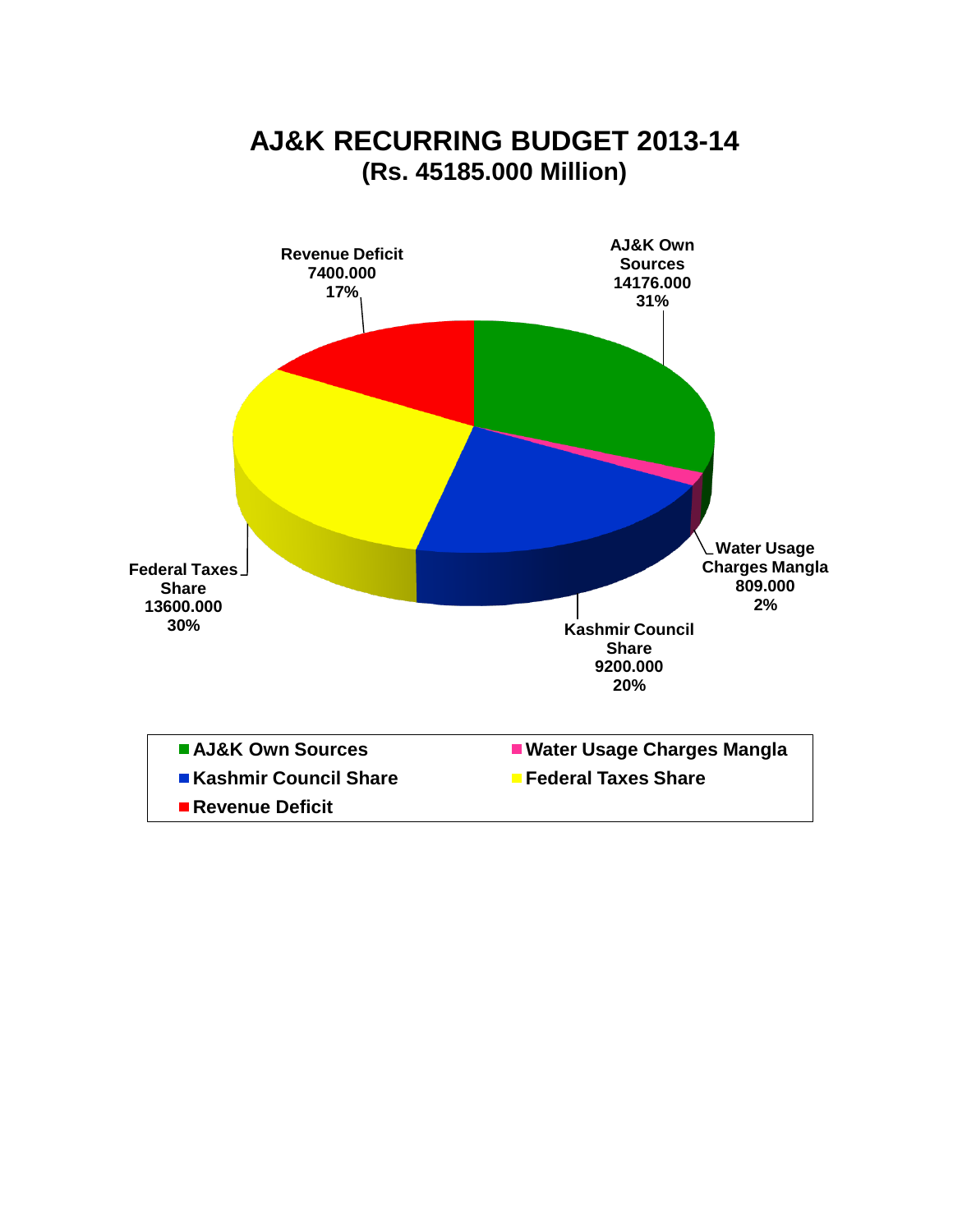

**Infrastructure Productive Social Sector Foreign Aided Projects**

(Rs. Million) **Social Sector 1656.306 Productive 21656.306** Civil Defence 36.000 Education 879.306 Forests/Wild Life / Fisheries 350.000 Environment 25.000 Health 300.000 Power 1245.000 Information Technology/Media Dev. 130.000 Research & Development 100.000 Social Welfare & Women Dev. 31.000 Sports 155.000

|                               | (Rs. Million) |
|-------------------------------|---------------|
| <b>Productive</b>             | 2167.000      |
| Agriculture/Livestock         | 237,000       |
| Forests/Wild Life / Fisheries | 350,000       |
| Industries/Minerals           | 195.000       |
| Power                         | 1245.000      |
| Tourism                       | 115.000       |
| Transport                     | 25,000        |
|                               |               |

| <b>Infrastructure</b>                | 6526.694 |
|--------------------------------------|----------|
| <b>Development Authorities</b>       | 150.000  |
| Physical Planning & Housing          | 690.000  |
| Local Govt. & Rural Development      | 850,000  |
| Rehablitation/Resettlement           | 110.000  |
| <b>Transport &amp; Communication</b> | 4726.694 |

### **Foreign Aided Projects 150.000**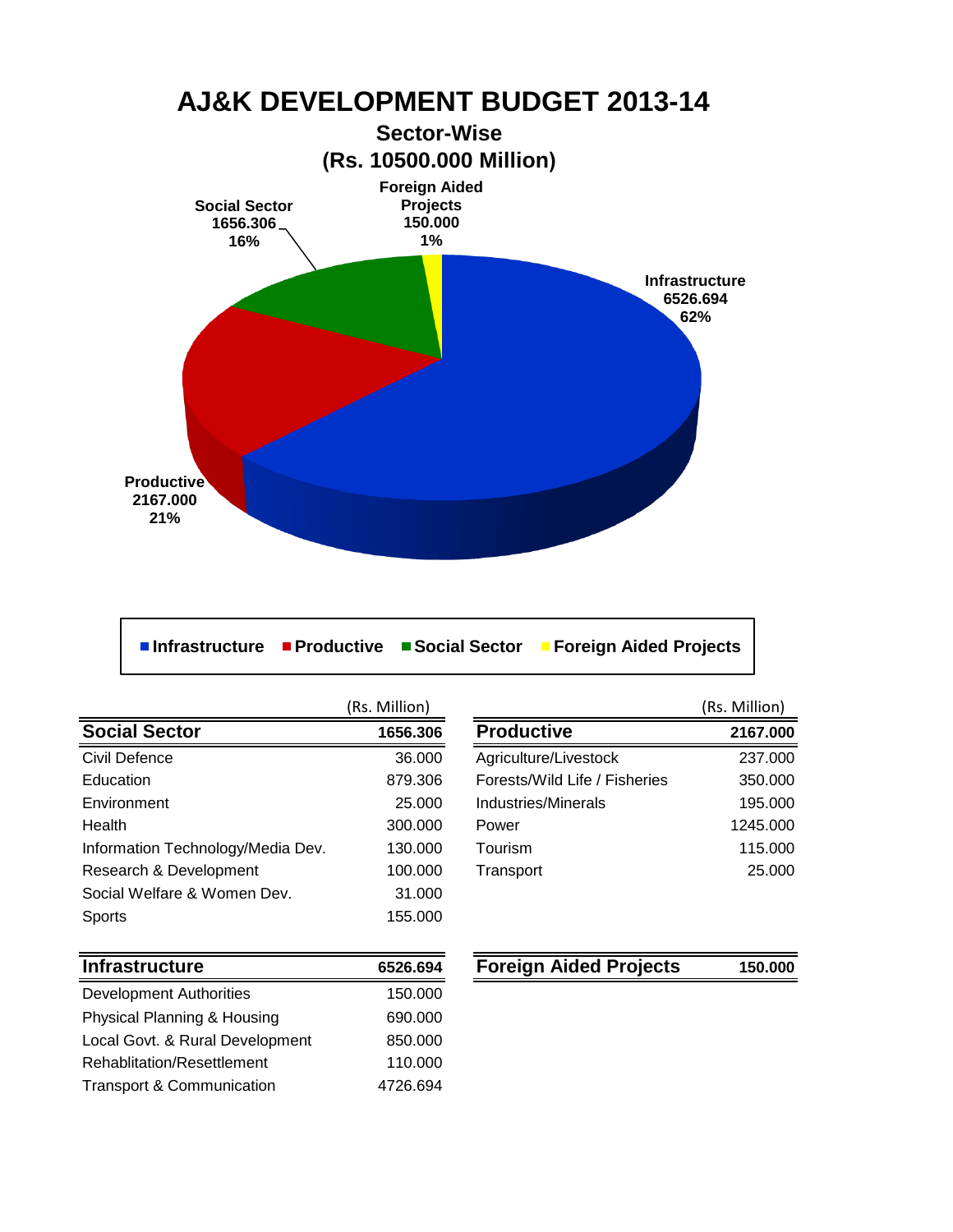#### **Annex-A**

## **INCOME**

|                 |                                    |                |                 |                 | (RS. MILLION)           |
|-----------------|------------------------------------|----------------|-----------------|-----------------|-------------------------|
|                 |                                    |                | <b>Budget</b>   | Revised         | <b>Budget</b>           |
| $S.$ #          | <b>DEPARTMENT</b>                  | Actual 2011-12 | Estimates 2012- | Estimates 2012- | Estimates 2013-         |
|                 |                                    |                | 13              | 13              | 14                      |
| 1               | <b>Provincial Excise</b>           | 2,909.527      | 4,080.000       | 3,700.000       | 4,516.000               |
| $\overline{2}$  | Land Record & Settlement           | 60.630         | 70.000          | 60.000          | 69.000                  |
| 3               | <b>Stamps</b>                      | 97.729         | 120.000         | 115.000         | 132.250                 |
| $\overline{4}$  | Forests                            | 318.612        | 350.000         | 350.000         | 402.500                 |
| $\overline{5}$  | Registration                       | 35.344         | 40.000          | 50.000          | 57.500                  |
| $\overline{6}$  | Administration of Justice          | 25.885         | 25.000          | 35.000          | 40.250                  |
| $\overline{7}$  | Jails                              | 0.364          | 0.400           | 0.300           | 0.345                   |
| 8               | Home (Police)                      | 21.738         | 18.000          | 40.000          | 50.000                  |
| $\overline{9}$  | Education                          | 58.927         | 58.000          | 100.000         | 110.000                 |
| 10              | Health                             | 13.119         | 13.000          | 50.000          | 39.466                  |
| 11              | Agriculture                        | 3.751          | 3.500           | 3.620           | 4.162                   |
| $\overline{12}$ | Animal Husbandry                   | 14.676         | 13.000          | 11.345          | 13.047                  |
| 13              | Co-operative                       | 0.030          | 0.030           | 0.040           | 0.000                   |
| 14              | Industries, Labour & Minerals      | 23.256         | 25.000          | 24.050          | 27.658                  |
| 15              | Sericulture                        | 1.495          | 1.500           | 1.600           | 1.840                   |
| 16              | Miscellaneous                      | 572.912        | 774.570         | 350.000         | 600.000                 |
| $\overline{17}$ | <b>Communication &amp; Works</b>   | 159.643        | 135.000         | 175.720         | 202.078                 |
| 18              | Electricity                        | 5,552.540      | 8,933.000       | 7,000.000       | 10,050.000              |
| 19              | <b>Printing Press</b>              | 12.726         | 10.000          | 10.000          | 11.500                  |
| $\overline{20}$ | <b>Armed Service Board</b>         | 15.697         | 17.000          | 22.400          | 25.200                  |
| 21              | <b>Religious Affairs</b>           | 26.600         | 26.000          | 25.925          | 29.814                  |
| $\overline{22}$ | Food                               | 521.875        | 570.000         | 700.000         | 805.000                 |
| 23              | Tourism / Wild Life/Fisheries      | 31.533         | 27.000          | 30.000          | 34.500                  |
| 24              | Adjustment of Overdraft            | 0.000          | 0.000           | 0.000           | $\overline{-3,}046.110$ |
|                 | <b>Total (1-24)</b>                | 10,478.609     | 15,310.000      | 12,855.000      | 14,176.000              |
| 25              | Water Usage Charges Mangla         | 699.875        | 840.000         | 650.000         | 809.000                 |
| 26              | 80% of Income Tax from AJK Council | 5,155.965      | 7,400.000       | 6,400.000       | 9,200.000               |
| 27              | <b>Federal Tax Share</b>           | 9,940.000      | 11,400.000      | 11,400.000      | 13,600.000              |
| 28              | <b>Revenue Deficit Grant</b>       | 7,060.000      | 5,100.000       | 10,100.000      | 7,400.000               |
|                 | <b>Total (25 - 28)</b>             | 22,855.840     | 24,740.000      | 28,550.000      | 31,009.000              |
|                 | G. Total                           | 33,334.449     | 40,050.000      | 41,405.000      | 45,185.000              |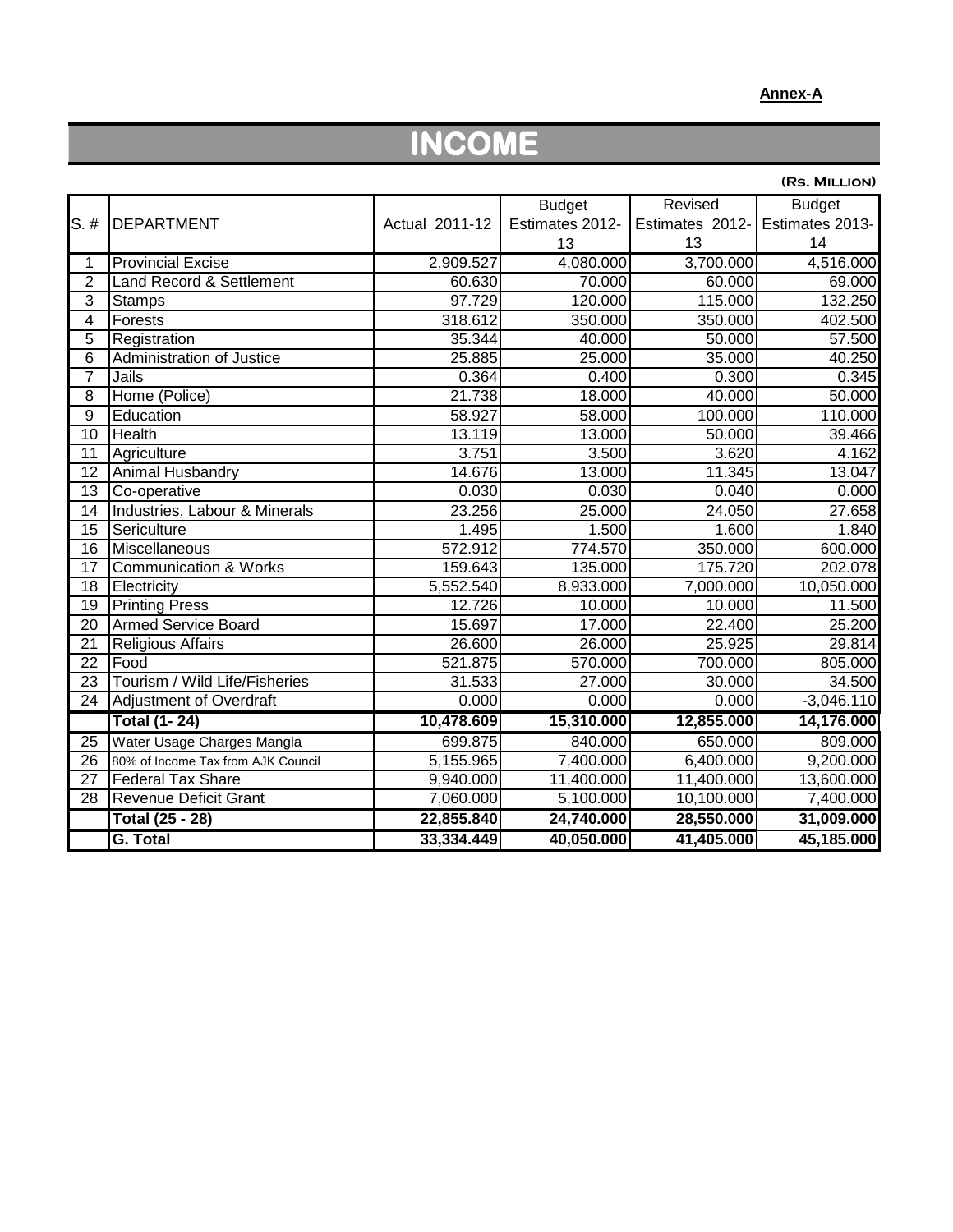# **RECURRING EXPENDITURE**

|                 |                                        |            |                         |            | (RS. MILLION)    |
|-----------------|----------------------------------------|------------|-------------------------|------------|------------------|
| G.              | <b>GRANT NAME/</b>                     | Actual     | <b>Budget Estimates</b> | Revised    | <b>Budget</b>    |
| No.             | <b>DEPARTMENT</b>                      | 2011-12    | 2012-13                 | Estimates  | <b>Estimates</b> |
|                 |                                        |            |                         | 2012-13    | 2013-14          |
| 1               | <b>General Administration</b>          | 1,321.933  | 1,582.740               | 1,633.916  | 1,791.127        |
| $\overline{2}$  | <b>Board of Revenue</b>                | 518.673    | 515.290                 | 575.850    | 591.420          |
| $\overline{3}$  | <b>Stamps</b>                          | 12.564     | 12.720                  | 13.451     | 13.596           |
| $\overline{4}$  | Land Record & Settlement               | 14.547     | 14.900                  | 17.730     | 18.310           |
| $\overline{5}$  | <b>Relief &amp; Rehabilitation</b>     | 687.957    | 687.700                 | 690.860    | 691.510          |
| $6\phantom{1}$  | Pension                                | 3,230.555  | 3,500.000               | 3,800.000  | 4,000.000        |
| $\overline{7}$  | <b>Public Relation</b>                 | 79.958     | 70.461                  | 83.910     | 77.120           |
| 8               | Administration of Justice              | 670.938    | 688.490                 | 790.000    | 810.626          |
| $\overline{9}$  | Home (Police)                          | 3,016.868  | 3,003.000               | 3,297.000  | 3,387.000        |
| $\overline{10}$ | Jails                                  | 93.370     | 92.145                  | 100.710    | 102.970          |
| 11              | Civil Defence                          | 58.615     | 63.300                  | 70.126     | 74.955           |
| 12              | <b>Armed Service Board</b>             | 35.248     | 38.620                  | 42.109     | 45.718           |
| $\overline{13}$ | <b>Communication &amp; Works</b>       | 1,684.807  | 1,788.000               | 1,875.490  | 1,995.740        |
| 14              | Education                              | 12,261.734 | 13,073.119              | 15,177.000 | 15,819.000       |
| $\overline{15}$ | Health                                 | 2,677.435  | 3,248.100               | 3,284.099  | 3,569.800        |
| 16              | Sports, Youth, Culture & Transport     | 51.129     | 42.580                  | 45.450     | 50.990           |
| 17              | <b>Religious Affairs</b>               | 112.797    | 98.879                  | 105.040    | 113.000          |
| $\overline{18}$ | Social Welfare & Women Affairs         | 119.764    | 134.857                 | 158.160    | 176.700          |
| $\overline{19}$ | Agriculture                            | 381.348    | 401.320                 | 445.000    | 466.000          |
| 20              | Animal Husbandry                       | 367.015    | 402.930                 | 434.135    | 458.776          |
| 21              | Food                                   | 136.878    | 133.820                 | 142.880    | 146.860          |
| $\overline{22}$ | <b>State Trading</b>                   | 1,589.189  | 2,000.000               | 850.000    | 2,500.000        |
| 23              | Forests                                | 531.252    | 546.950                 | 593.000    | 617.830          |
| 24              | Cooperative                            | 38.184     | 41.465                  | 42.750     | 45.580           |
| 25              | Electricity                            | 4,987.389  | 5,335.480               | 5,171.000  | 5,417.000        |
| 26              | Local Government & Rural Development   | 282.891    | 292.475                 | 330.580    | 343.550          |
| 27              | Industries, Labour & Miniral Resources | 80.018     | 80.890                  | 81.860     | 91.260           |
| 28              | <b>Printing Press</b>                  | 37.860     | 38.440                  | 41.727     | 37.447           |
| 29              | Sericulture                            | 47.394     | 50.335                  | 54.850     | 57.620           |
| 30              | Tourism, Wild Life/Fisheries           | 83.179     | 88.000                  | 95.670     | 101.170          |
| $\overline{31}$ | Miscellaneous (Grants)                 | 1,029.141  | 1,982.994               | 1,360.647  | 1,572.325        |
|                 | Total                                  | 36,240.630 | 40,050.000              | 41,405.000 | 45,185.000       |